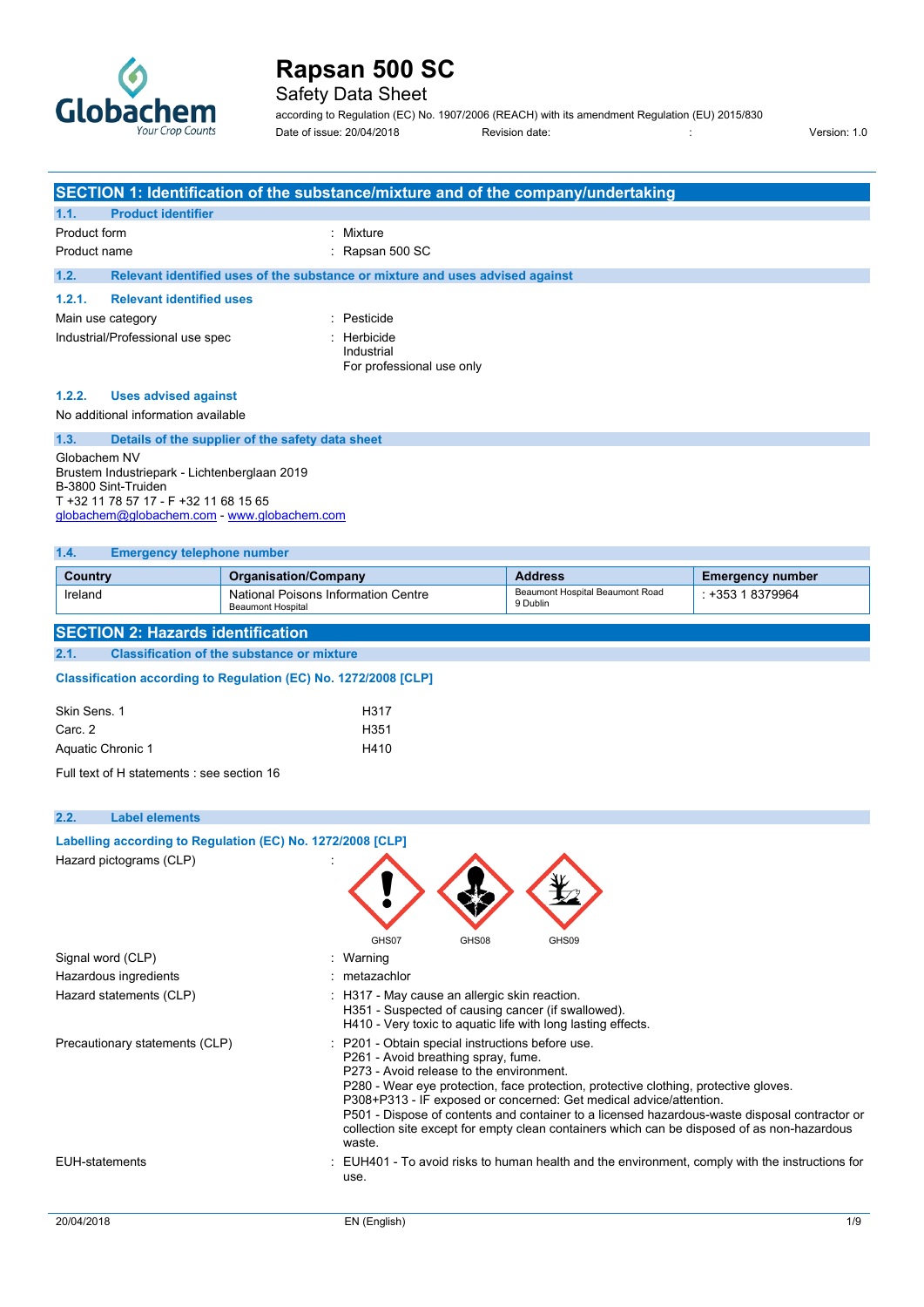## Safety Data Sheet

according to Regulation (EC) No. 1907/2006 (REACH) with its amendment Regulation (EU) 2015/830

### **2.3. Other hazards**

PBT: not relevant – no registration required

vPvB: not relevant – no registration required

### **SECTION 3: Composition/information on ingredients**

**3.1. Substances**

Not applicable

### **3.2. Mixtures**

| <b>Name</b> | <b>Product identifier</b>                                                 | $\frac{0}{2}$ | <b>Classification according to</b><br><b>Regulation (EC) No.</b><br>1272/2008 [CLP]             |
|-------------|---------------------------------------------------------------------------|---------------|-------------------------------------------------------------------------------------------------|
| metazachlor | (CAS-No.) 67129-08-2<br>(EC-No.) 266-583-0<br>(EC Index-No.) 616-205-00-9 | 43.9          | Skin Sens. 1B, H317<br>Carc. 2. H351<br>Aquatic Acute 1, H400 (M=10)<br>Aquatic Chronic 1, H410 |

#### Full text of H-statements: see section 16

| <b>SECTION 4: First aid measures</b>                                        |                                                                                                                                                                                                                                                            |
|-----------------------------------------------------------------------------|------------------------------------------------------------------------------------------------------------------------------------------------------------------------------------------------------------------------------------------------------------|
| <b>Description of first aid measures</b><br>4.1.                            |                                                                                                                                                                                                                                                            |
| First-aid measures general                                                  | Never give anything by mouth to an unconscious person. If you feel unwell, seek medical<br>advice (show the label where possible). Suspected of causing cancer.                                                                                            |
| First-aid measures after inhalation                                         | Assure fresh air breathing. Allow the victim to rest.                                                                                                                                                                                                      |
| First-aid measures after skin contact                                       | Remove affected clothing and wash all exposed skin area with mild soap and water, followed<br>by warm water rinse. Wash with plenty of water/ If skin irritation or rash occurs: Get medical<br>advice/attention. Wash contaminated clothing before reuse. |
| First-aid measures after eye contact                                        | Rinse immediately with plenty of water. Obtain medical attention if pain, blinking or redness<br>persists.                                                                                                                                                 |
| First-aid measures after ingestion                                          | Rinse mouth. Do NOT induce vomiting. Obtain emergency medical attention.                                                                                                                                                                                   |
| 4.2.<br>Most important symptoms and effects, both acute and delayed         |                                                                                                                                                                                                                                                            |
| Symptoms/effects after inhalation                                           | : May cause an allergic skin reaction.                                                                                                                                                                                                                     |
| 4.3.                                                                        | Indication of any immediate medical attention and special treatment needed                                                                                                                                                                                 |
| No additional information available                                         |                                                                                                                                                                                                                                                            |
| <b>SECTION 5: Firefighting measures</b>                                     |                                                                                                                                                                                                                                                            |
| 5.1.<br><b>Extinguishing media</b>                                          |                                                                                                                                                                                                                                                            |
| Suitable extinguishing media                                                | : Foam. Dry powder. Carbon dioxide. Water spray. Sand.                                                                                                                                                                                                     |
| Unsuitable extinguishing media                                              | Do not use a heavy water stream.                                                                                                                                                                                                                           |
| 5.2.<br>Special hazards arising from the substance or mixture               |                                                                                                                                                                                                                                                            |
| No additional information available                                         |                                                                                                                                                                                                                                                            |
| 5.3.<br><b>Advice for firefighters</b>                                      |                                                                                                                                                                                                                                                            |
| Firefighting instructions                                                   | Use water spray or fog for cooling exposed containers. Exercise caution when fighting any<br>chemical fire. Prevent fire fighting water from entering the environment.                                                                                     |
| Protection during firefighting                                              | Do not enter fire area without proper protective equipment, including respiratory protection.                                                                                                                                                              |
| <b>SECTION 6: Accidental release measures</b>                               |                                                                                                                                                                                                                                                            |
| Personal precautions, protective equipment and emergency procedures<br>6.1. |                                                                                                                                                                                                                                                            |
| 6.1.1.<br>For non-emergency personnel                                       |                                                                                                                                                                                                                                                            |
| Emergency procedures                                                        | : Evacuate unnecessary personnel.                                                                                                                                                                                                                          |
| 6.1.2.<br>For emergency responders                                          |                                                                                                                                                                                                                                                            |
| Protective equipment                                                        | Equip cleanup crew with proper protection.                                                                                                                                                                                                                 |
| Emergency procedures                                                        | Ventilate area.                                                                                                                                                                                                                                            |
| 6.2.<br><b>Environmental precautions</b>                                    |                                                                                                                                                                                                                                                            |
|                                                                             | Prevent entry to sewers and public waters. Notify authorities if liquid enters sewers or public waters. Avoid release to the environment.                                                                                                                  |
| Methods and material for containment and cleaning up<br>6.3.                |                                                                                                                                                                                                                                                            |
| Methods for cleaning up                                                     | Soak up spills with inert solids, such as clay or diatomaceous earth as soon as possible. Collect<br>spillage. Store away from other materials.                                                                                                            |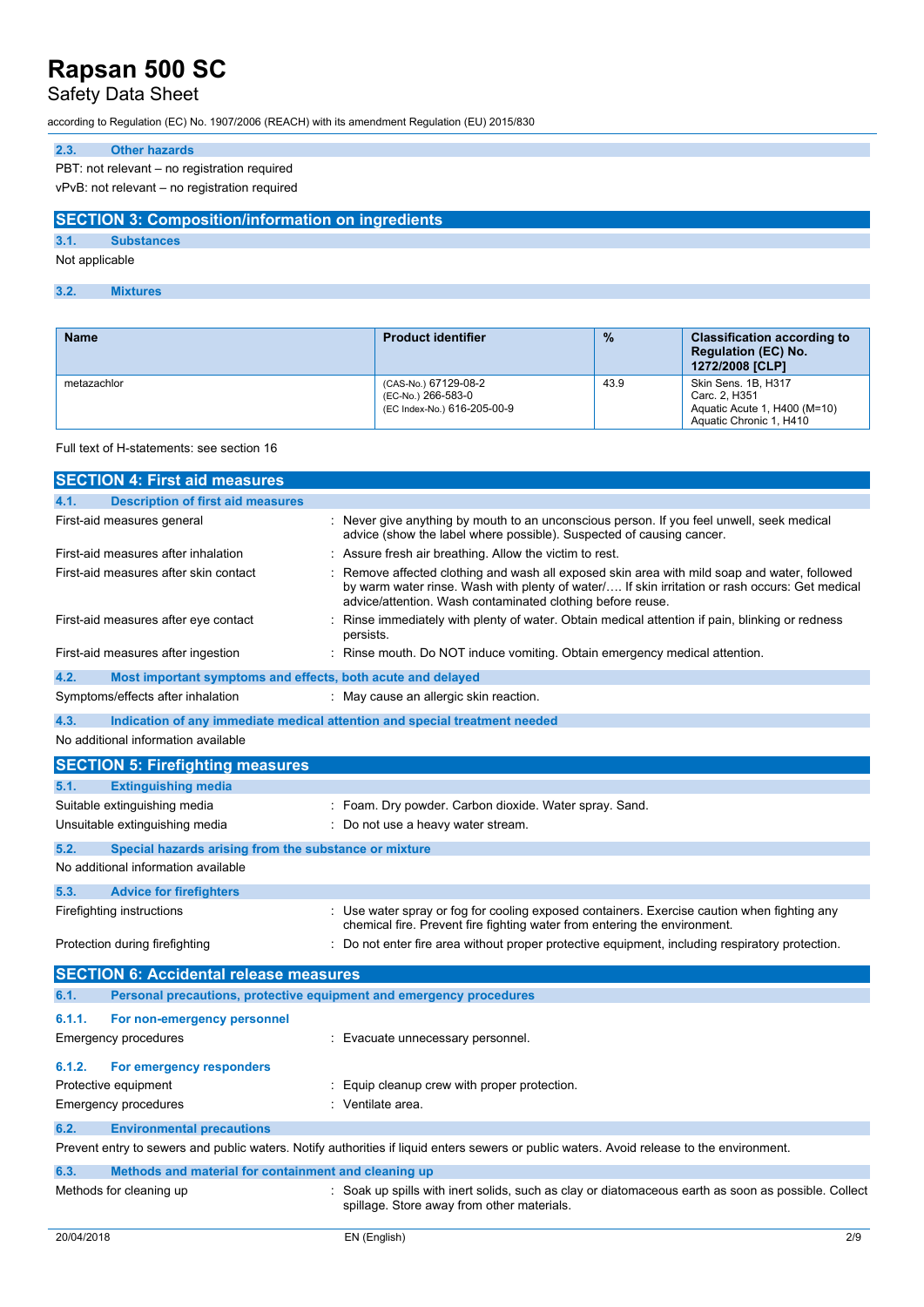### Safety Data Sheet

according to Regulation (EC) No. 1907/2006 (REACH) with its amendment Regulation (EU) 2015/830

### **6.4. Reference to other sections** See Heading 8. Exposure controls and personal protection. **SECTION 7: Handling and storage 7.1. Precautions for safe handling** Precautions for safe handling : Wash hands and other exposed areas with mild soap and water before eating, drinking or smoking and when leaving work. Provide good ventilation in process area to prevent formation of vapour. Obtain special instructions before use. Do not handle until all safety precautions have been read and understood. Hygiene measures **interest and the Contaminated work clothing should not be allowed out of the workplace. Wash contaminated** clothing before reuse. **7.2. Conditions for safe storage, including any incompatibilities** Storage conditions **in the original container in a cool, well ventilated place away from : Direct sunlight.** Keep container closed when not in use. Incompatible products : Strong bases. Strong acids. Incompatible materials : Sources of ignition. Direct sunlight. **7.3. Specific end use(s)** No additional information available

## **SECTION 8: Exposure controls/personal protection**

## **8.1. Control parameters**

No additional information available

| 8.2.              | <b>Exposure controls</b>      |                                          |
|-------------------|-------------------------------|------------------------------------------|
|                   | Personal protective equipment | : Avoid all unnecessary exposure.        |
| Hand protection   |                               | : Wear protective gloves.                |
| Eye protection    |                               | : Chemical goggles or safety glasses     |
|                   | Respiratory protection        | Wear appropriate mask                    |
| Other information |                               | : Do not eat, drink or smoke during use. |

### **SECTION 9: Physical and chemical properties**

| 9.1.<br>Information on basic physical and chemical properties |                                                  |  |
|---------------------------------------------------------------|--------------------------------------------------|--|
| Physical state                                                | : Liquid                                         |  |
| Colour                                                        | : white.                                         |  |
| Odour                                                         | slight.                                          |  |
| Odour threshold                                               | No data available                                |  |
| рH                                                            | No data available                                |  |
| pH solution                                                   | $6 - 8(1%)$                                      |  |
| Relative evaporation rate (butylacetate=1)                    | : No data available                              |  |
| Melting point                                                 | No data available                                |  |
| Freezing point                                                | No data available                                |  |
| Boiling point                                                 | : Ca. 100 °C                                     |  |
| Flash point                                                   | : $>70^{\circ}$ C                                |  |
| Auto-ignition temperature                                     | : $>250 °C$                                      |  |
| Decomposition temperature                                     | No data available                                |  |
| Flammability (solid, gas)                                     | Non flammable.                                   |  |
| Vapour pressure                                               | No data available                                |  |
| Relative vapour density at 20 °C                              | No data available                                |  |
| Relative density                                              | No data available                                |  |
| Density                                                       | $1.15$ g/ml                                      |  |
| Solubility                                                    | Dispersible.                                     |  |
| Log Pow                                                       | : 2.13                                           |  |
| Viscosity, kinematic                                          | No data available                                |  |
| Viscosity, dynamic                                            | Ca. 97 mPa.s                                     |  |
| <b>Explosive properties</b>                                   | Product is not explosive.                        |  |
| Oxidising properties                                          | Non oxidizing material according to EC criteria. |  |
| <b>Explosive limits</b>                                       | No data available                                |  |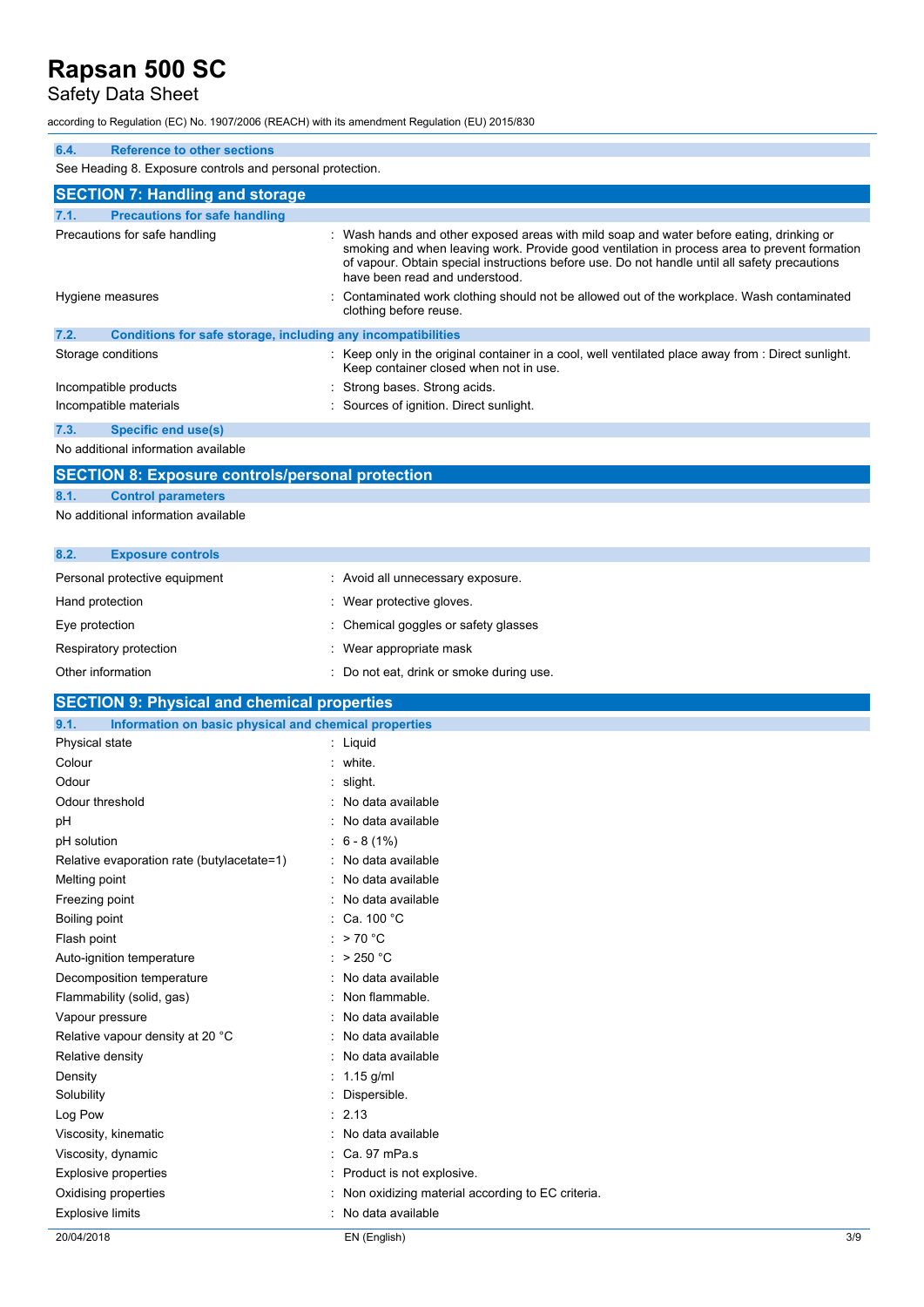## Safety Data Sheet

according to Regulation (EC) No. 1907/2006 (REACH) with its amendment Regulation (EU) 2015/830

| 9.2.             | <b>Other information</b>                                    |
|------------------|-------------------------------------------------------------|
|                  | No additional information available                         |
|                  |                                                             |
|                  | <b>SECTION 10: Stability and reactivity</b>                 |
| 10.1.            | <b>Reactivity</b>                                           |
|                  | No additional information available                         |
| 10.2.            | <b>Chemical stability</b>                                   |
| Not established. |                                                             |
| 10.3.            | <b>Possibility of hazardous reactions</b>                   |
| Not established. |                                                             |
| 10.4.            | <b>Conditions to avoid</b>                                  |
|                  | Direct sunlight. Extremely high or low temperatures.        |
| 10.5.            | <b>Incompatible materials</b>                               |
|                  | Strong acids. Strong bases.                                 |
| $\overline{AB}$  | il i americano della componentata di controlla controlla il |

**10.6. Hazardous decomposition products** fume. Carbon monoxide. Carbon dioxide.

## **SECTION 11: Toxicological information 11.1. Information on toxicological effects**

| Acute toxicity                             | Not classified                                                    |
|--------------------------------------------|-------------------------------------------------------------------|
| Rapsan 500 SC                              |                                                                   |
| LD50 oral rat                              | > 2000 mg/kg                                                      |
| LD50 dermal rat                            | > 2000 mg/kg                                                      |
| metazachlor (67129-08-2)                   |                                                                   |
| LD50 oral rat                              | > 2000 mg/kg bodyweight                                           |
| LD50 dermal rat                            | > 2000 mg/kg bodyweight                                           |
| LC50 inhalation rat (mg/l)                 | $> 34.5$ mg/l/4h                                                  |
| Skin corrosion/irritation                  | Not classified                                                    |
|                                            | Based on available data, the classification criteria are not met  |
| Serious eye damage/irritation              | Not classified                                                    |
|                                            | Based on available data, the classification criteria are not met  |
| Respiratory or skin sensitisation          | May cause an allergic skin reaction.                              |
|                                            | May cause an allergic skin reaction.                              |
| Germ cell mutagenicity                     | Not classified                                                    |
|                                            | Based on available data, the classification criteria are not met  |
| Carcinogenicity                            | Suspected of causing cancer (if swallowed).                       |
|                                            | Suspected of causing cancer.                                      |
| Reproductive toxicity                      | Not classified                                                    |
|                                            | Based on available data, the classification criteria are not met  |
| STOT-single exposure                       | Not classified                                                    |
|                                            | Based on available data, the classification criteria are not met  |
| STOT-repeated exposure                     | Not classified                                                    |
|                                            | Based on available data, the classification criteria are not met  |
| Aspiration hazard                          | Not classified                                                    |
|                                            | Based on available data, the classification criteria are not met  |
| Rapsan 500 SC                              |                                                                   |
| Viscosity, kinematic                       | Ca. 84.34782609 mm <sup>2</sup> /s                                |
| Potential adverse human health effects and | Based on available data, the classification criteria are not met. |

symptoms

| <b>SECTION 12: Ecological information</b> |                                                         |     |
|-------------------------------------------|---------------------------------------------------------|-----|
| 12.1.<br><b>Toxicity</b>                  |                                                         |     |
| Ecology - water                           | : Very toxic to aquatic life with long lasting effects. |     |
| Rapsan 500 SC                             |                                                         |     |
| LC50 fish 1                               | 10 - 100 mg/l (96 h) Oncorhynchys mykiss                |     |
| EC50 Daphnia 1                            | 10 - 100 mg/l (48 h) Daphnia magna                      |     |
| 20/04/2018                                | EN (English)                                            | 4/9 |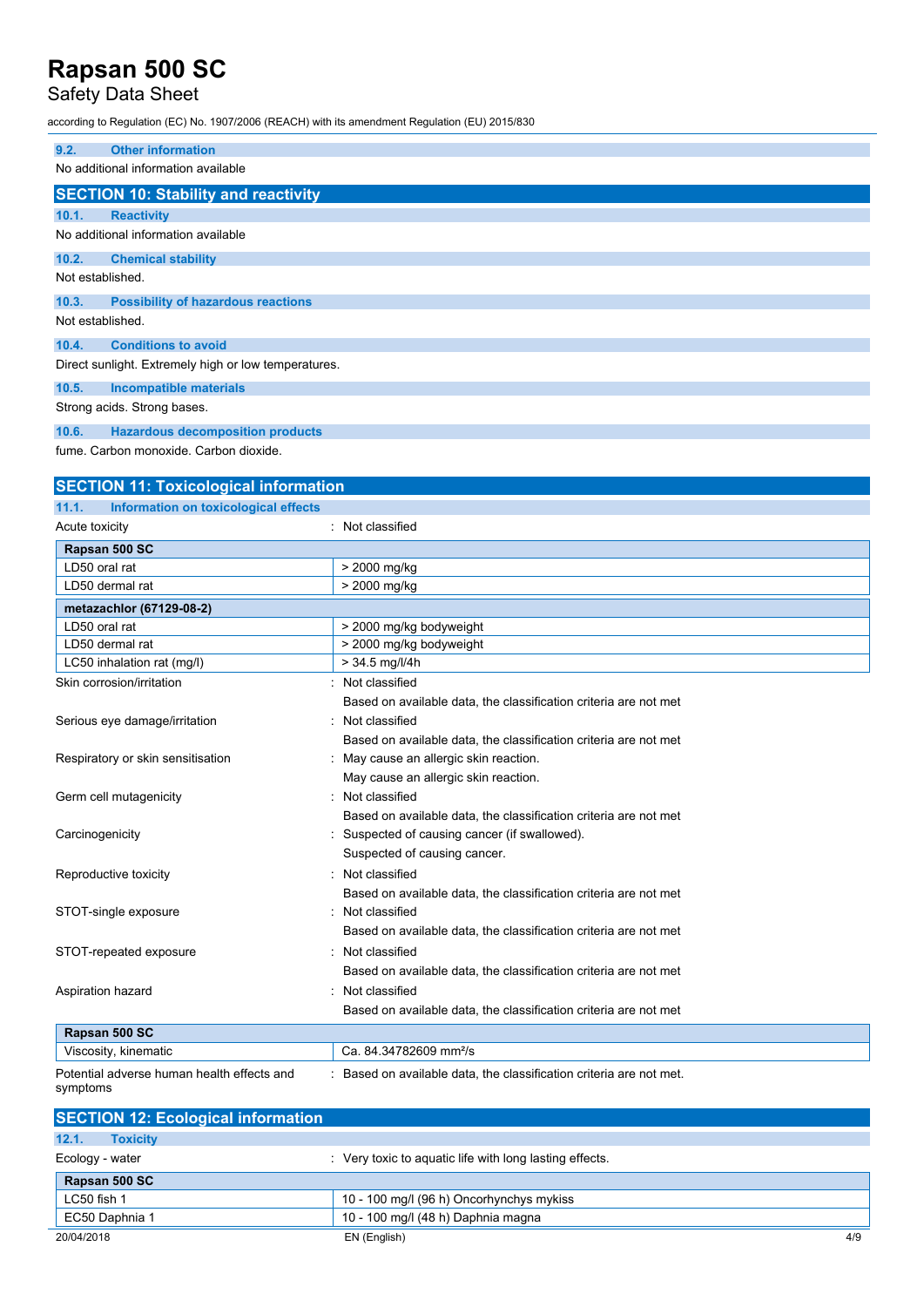Safety Data Sheet

according to Regulation (EC) No. 1907/2006 (REACH) with its amendment Regulation (EU) 2015/830

| Rapsan 500 SC            |                                                          |
|--------------------------|----------------------------------------------------------|
| ErC50 (algae)            | < 1 mg/l (72 h) Pseudokirchneriella subcapitata          |
| metazachlor (67129-08-2) |                                                          |
| $LC50$ fish 1            | 8.5 mg/l Oncorhynchus mykiss (96h static)                |
| EC50 Daphnia 1           | 33 mg/l Daphnia magna (48 h static)                      |
| ErC50 (algae)            | 0.0318 mg/l Pseudokirchneriella subcapitata (72h static) |

| 12.2.<br><b>Persistence and degradability</b> |                  |  |
|-----------------------------------------------|------------------|--|
| Rapsan 500 SC                                 |                  |  |
| Persistence and degradability                 | Not established. |  |
| metazachlor (67129-08-2)                      |                  |  |
| Persistence and degradability                 | Not established. |  |
| <b>Bioaccumulative potential</b><br>12.3.     |                  |  |
| Rapsan 500 SC                                 |                  |  |
| Log Pow                                       | 2.13             |  |
| Bioaccumulative potential                     | Not established. |  |
| metazachlor (67129-08-2)                      |                  |  |
| Log Pow                                       | 2.5              |  |
| Bioaccumulative potential                     | Not established. |  |
| 12.4.<br><b>Mobility in soil</b>              |                  |  |

No additional information available

#### **12.5. Results of PBT and vPvB assessment**

| <b>Rapsan 500 SC</b>                          |
|-----------------------------------------------|
| PBT: not relevant – no registration required  |
| vPvB: not relevant – no registration required |
|                                               |

**12.6. Other adverse effects**

Additional information **interest in the environment** of the environment.

| <b>SECTION 13: Disposal considerations</b> |                                                                           |
|--------------------------------------------|---------------------------------------------------------------------------|
| Waste treatment methods<br>13.1.           |                                                                           |
| Product/Packaging disposal recommendations | : Dispose in a safe manner in accordance with local/national requiations. |
| Ecology - waste materials                  | : Avoid release to the environment.                                       |

### **SECTION 14: Transport information**

|--|

| 14.1.<br><b>UN number</b>                  |                                                                                                          |
|--------------------------------------------|----------------------------------------------------------------------------------------------------------|
| UN-No. (ADR)                               | : 3082                                                                                                   |
| UN-No. (IMDG)                              | : 3082                                                                                                   |
| UN-No. (IATA)                              | : 3082                                                                                                   |
| UN-No. (ADN)                               | 3082                                                                                                     |
| UN-No. (RID)                               | : 3082                                                                                                   |
| 14.2.<br>UN proper shipping name           |                                                                                                          |
| Proper Shipping Name (ADR)                 | ENVIRONMENTALLY HAZARDOUS SUBSTANCE, LIQUID, N.O.S.                                                      |
| Proper Shipping Name (IMDG)                | ENVIRONMENTALLY HAZARDOUS SUBSTANCE, LIQUID, N.O.S.                                                      |
| Proper Shipping Name (IATA)                | Environmentally hazardous substance, liquid, n.o.s.                                                      |
| Proper Shipping Name (ADN)                 | ENVIRONMENTALLY HAZARDOUS SUBSTANCE, LIQUID, N.O.S.                                                      |
| Proper Shipping Name (RID)                 | ENVIRONMENTALLY HAZARDOUS SUBSTANCE, LIQUID, N.O.S.                                                      |
| Transport document description (ADR)       | UN 3082 ENVIRONMENTALLY HAZARDOUS SUBSTANCE, LIQUID, N.O.S. (metazachlor), 9,<br>III, (E)                |
| Transport document description (IMDG)      | : UN 3082 ENVIRONMENTALLY HAZARDOUS SUBSTANCE, LIQUID, N.O.S. (metazachlor), 9,<br>III, MARINE POLLUTANT |
| 14.3.<br><b>Transport hazard class(es)</b> |                                                                                                          |
| <b>ADR</b>                                 |                                                                                                          |
| Transport hazard class(es) (ADR)           | : 9                                                                                                      |
| Danger labels (ADR)                        | $\therefore$ 9                                                                                           |
|                                            |                                                                                                          |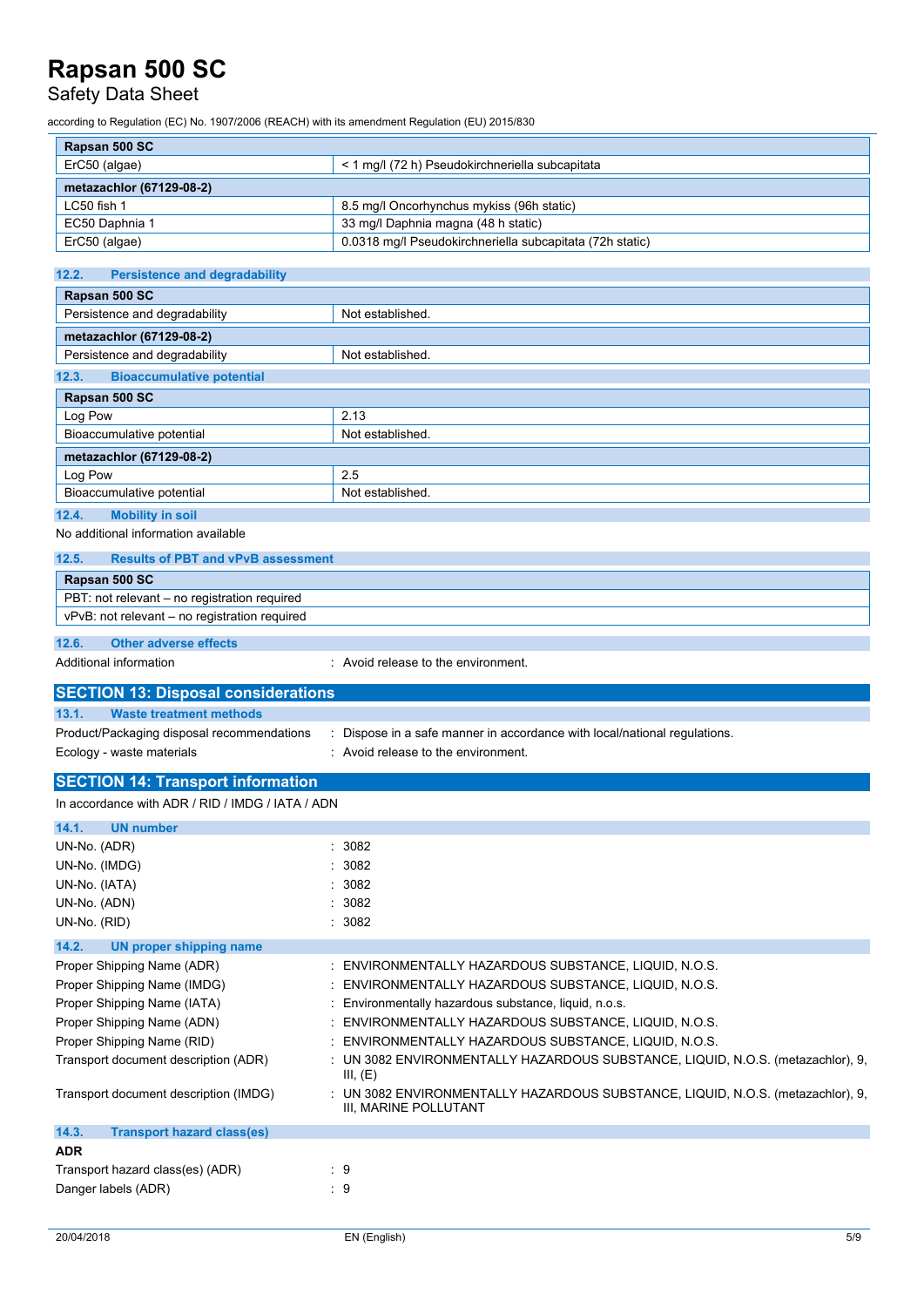## Safety Data Sheet

according to Regulation (EC) No. 1907/2006 (REACH) with its amendment Regulation (EU) 2015/830



### **IMDG**

**IATA**

Transport hazard class(es) (IMDG) : 9 Danger labels (IMDG) : 9





### **ADN**

Transport hazard class(es) (ADN) : 9 Danger labels (ADN) : 9



#### **RID**

| Transport hazard class(es) (RID) | : 9 |  |
|----------------------------------|-----|--|
| Danger labels (RID)              | : 9 |  |



| 14.4.<br><b>Packing group</b>                |                                          |
|----------------------------------------------|------------------------------------------|
| Packing group (ADR)                          | $\pm$ 111                                |
| Packing group (IMDG)                         | $\pm$ 111                                |
| Packing group (IATA)                         | $\pm$ 111                                |
| Packing group (ADN)                          | $\pm$ 111                                |
| Packing group (RID)                          | $\therefore$ III                         |
| <b>Environmental hazards</b><br>14.5.        |                                          |
| Dangerous for the environment                | : Yes                                    |
| Marine pollutant                             | : Yes                                    |
| Other information                            | : No supplementary information available |
| <b>Special precautions for user</b><br>14.6. |                                          |
|                                              |                                          |
| - Overland transport                         |                                          |
| Classification code (ADR)                    | : M6                                     |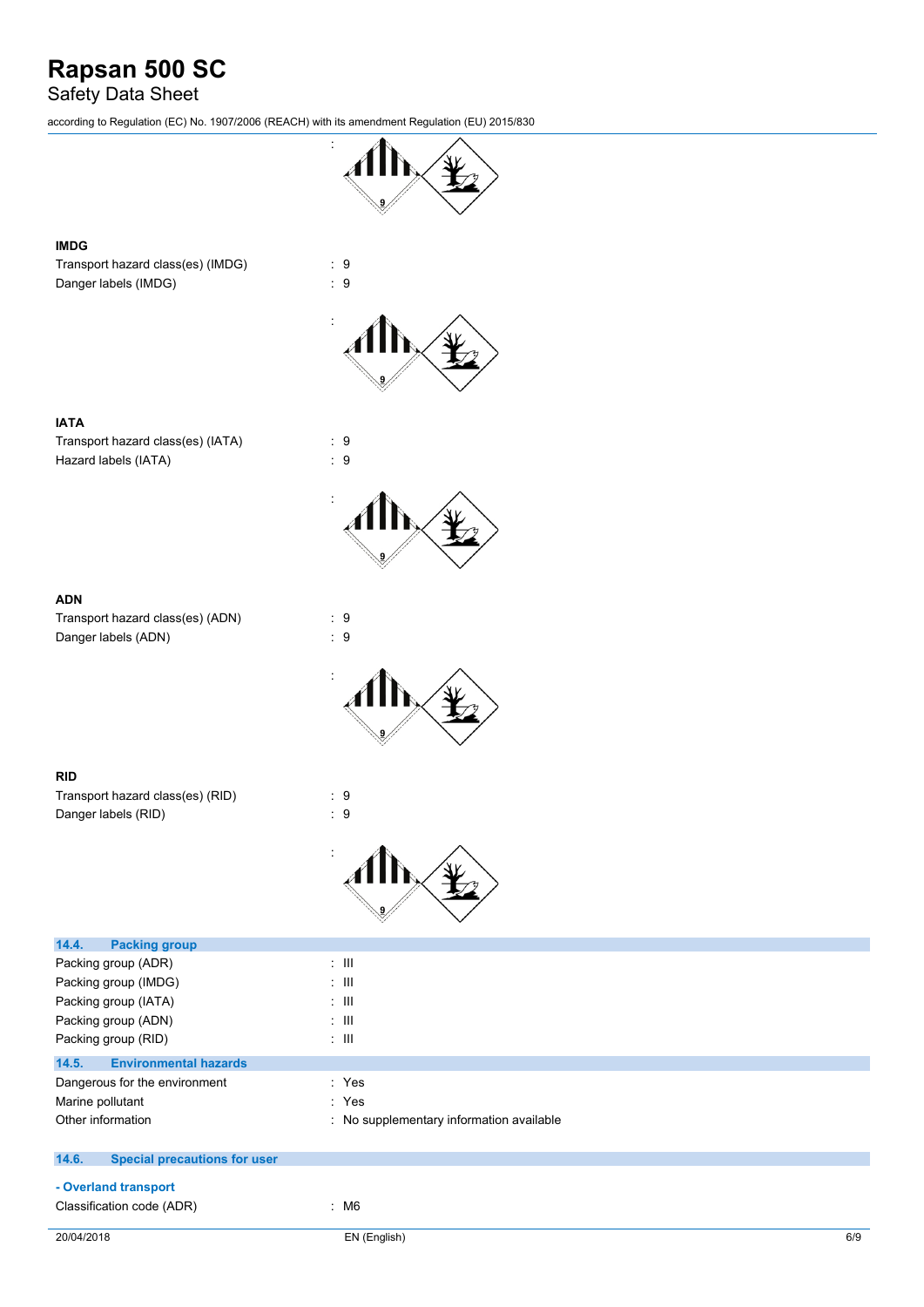## Safety Data Sheet

according to Regulation (EC) No. 1907/2006 (REACH) with its amendment Regulation (EU) 2015/830

| Special provisions (ADR)                                                   | 274, 335, 601           |
|----------------------------------------------------------------------------|-------------------------|
| Limited quantities (ADR)                                                   | 51                      |
| Excepted quantities (ADR)                                                  | E <sub>1</sub>          |
| Packing instructions (ADR)                                                 | P001, IBC03, LP01, R001 |
| Special packing provisions (ADR)                                           | PP <sub>1</sub>         |
| Mixed packing provisions (ADR)                                             | MP19                    |
| Portable tank and bulk container instructions<br>(ADR)                     | T4                      |
| Portable tank and bulk container special<br>provisions (ADR)               | <b>TP1, TP29</b>        |
| Tank code (ADR)                                                            | LGBV                    |
| Vehicle for tank carriage                                                  | AT                      |
| Transport category (ADR)                                                   | 3                       |
| Special provisions for carriage - Packages<br>(ADR)                        | : V12                   |
| Special provisions for carriage - Loading,<br>unloading and handling (ADR) | CV <sub>13</sub>        |
| Hazard identification number (Kemler No.)                                  | 90<br>İ                 |
| Orange plates                                                              | 90<br>3082              |
|                                                                            |                         |
| Tunnel restriction code (ADR)                                              | $\ddot{\cdot}$<br>Ε     |
| - Transport by sea                                                         |                         |
| Special provisions (IMDG)                                                  | 274, 335<br>÷           |
| Limited quantities (IMDG)                                                  | 5 L                     |
| Excepted quantities (IMDG)                                                 | E1                      |
| Packing instructions (IMDG)                                                | P001, LP01              |
| Special packing provisions (IMDG)                                          | PP <sub>1</sub>         |
| IBC packing instructions (IMDG)                                            | IBC03                   |
| Tank instructions (IMDG)                                                   | T4                      |
| Tank special provisions (IMDG)                                             | <b>TP2, TP29</b>        |
| EmS-No. (Fire)                                                             | F-A                     |
| EmS-No. (Spillage)                                                         | $S-F$                   |
| Stowage category (IMDG)                                                    | Α                       |
| - Air transport                                                            |                         |
| PCA Excepted quantities (IATA)                                             | : E1                    |
| PCA Limited quantities (IATA)                                              | Y964                    |
| PCA limited quantity max net quantity (IATA)                               | $\ddot{\cdot}$<br>30kgG |
| PCA packing instructions (IATA)                                            | 964                     |
| PCA max net quantity (IATA)                                                | 450L                    |
| CAO packing instructions (IATA)                                            | 964                     |
| CAO max net quantity (IATA)                                                | 450L                    |
| Special provisions (IATA)                                                  | A97, A158               |
| ERG code (IATA)                                                            | 9L                      |
| - Inland waterway transport                                                |                         |
| Classification code (ADN)                                                  | M <sub>6</sub><br>İ     |
| Special provisions (ADN)                                                   | 274, 335, 61            |
| Limited quantities (ADN)                                                   | 5 L                     |
| Excepted quantities (ADN)                                                  | E1                      |
| Carriage permitted (ADN)                                                   | Τ                       |
| Equipment required (ADN)                                                   | <b>PP</b>               |
| Number of blue cones/lights (ADN)                                          | 0                       |
| Carriage prohibited (ADN)                                                  | t<br>No                 |
| Not subject to ADN                                                         | No                      |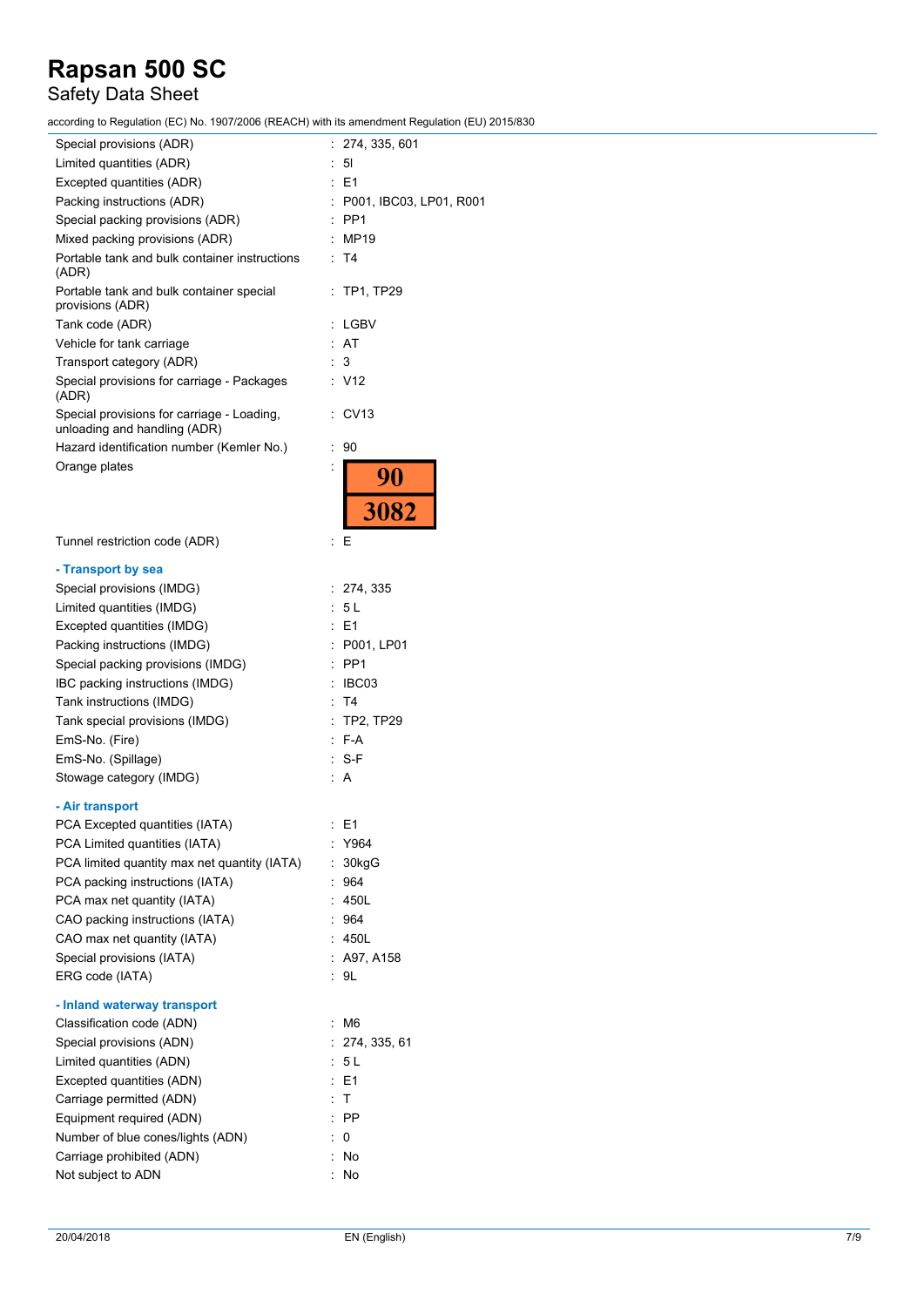### Safety Data Sheet

according to Regulation (EC) No. 1907/2006 (REACH) with its amendment Regulation (EU) 2015/830

#### **- Rail transport**

| Classification code (RID)                                                  | : M6                      |
|----------------------------------------------------------------------------|---------------------------|
| Special provisions (RID)                                                   | : 274, 335, 601           |
| Limited quantities (RID)                                                   | : 5L                      |
| Excepted quantities (RID)                                                  | $\pm$ E1                  |
| Packing instructions (RID)                                                 | : P001, IBC03, LP01, R001 |
| Special packing provisions (RID)                                           | $\therefore$ PP1          |
| Mixed packing provisions (RID)                                             | : MP19                    |
| Portable tank and bulk container instructions<br>(RID)                     | : T4                      |
| Portable tank and bulk container special<br>provisions (RID)               | $:$ TP1, TP29             |
| Tank codes for RID tanks (RID)                                             | : LGBV                    |
| Transport category (RID)                                                   | : 3                       |
| Special provisions for carriage - Packages<br>(RID)                        | : W12                     |
| Special provisions for carriage - Loading,<br>unloading and handling (RID) | : CW13, CW31              |
| Colis express (express parcels) (RID)                                      | CE8                       |
| Hazard identification number (RID)                                         | 90                        |
| Carriage prohibited (RID)                                                  | No                        |

**14.7. Transport in bulk according to Annex II of MARPOL 73/78 and the IBC Code**

Not applicable

### **SECTION 15: Regulatory information**

**15.1. Safety, health and environmental regulations/legislation specific for the substance or mixture**

#### **15.1.1. EU-Regulations**

Contains no REACH substances with Annex XVII restrictions Contains no substance on the REACH candidate list Contains no REACH Annex XIV substances

#### **15.1.2. National regulations**

No additional information available

#### **15.2. Chemical safety assessment**

No chemical safety assessment has been carried out

### **SECTION 16: Other information**

| Data sources                        | : REGULATION (EC) No 1272/2008 OF THE EUROPEAN PARLIAMENT AND OF THE<br>COUNCIL of 16 December 2008 on classification, labelling and packaging of substances and<br>mixtures, amending and repealing Directives 67/548/EEC and 1999/45/EC, and amending<br>Regulation (EC) No 1907/2006. |
|-------------------------------------|------------------------------------------------------------------------------------------------------------------------------------------------------------------------------------------------------------------------------------------------------------------------------------------|
| Other information                   | : None.                                                                                                                                                                                                                                                                                  |
| Full text of H- and EUH-statements: |                                                                                                                                                                                                                                                                                          |
| Aquatic Acute 1                     | Hazardous to the aquatic environment - Acute Hazard, Category 1                                                                                                                                                                                                                          |
| Aquatic Chronic 1                   | Hazardous to the aquatic environment — Chronic Hazard, Category 1                                                                                                                                                                                                                        |
| Carc. 2                             | Carcinogenicity, Category 2                                                                                                                                                                                                                                                              |
| Skin Sens. 1                        | Skin sensitisation, Category 1                                                                                                                                                                                                                                                           |
| Skin Sens, 1B                       | Skin sensitisation, category 1B                                                                                                                                                                                                                                                          |
| H317                                | May cause an allergic skin reaction.                                                                                                                                                                                                                                                     |
| H351                                | Suspected of causing cancer.                                                                                                                                                                                                                                                             |
| H400                                | Very toxic to aquatic life.                                                                                                                                                                                                                                                              |
| H410                                | Very toxic to aquatic life with long lasting effects.                                                                                                                                                                                                                                    |
| <b>EUH401</b>                       | To avoid risks to human health and the environment, comply with the instructions for<br>use.                                                                                                                                                                                             |

SDS EU (REACH ANnex II) - 11/09/15